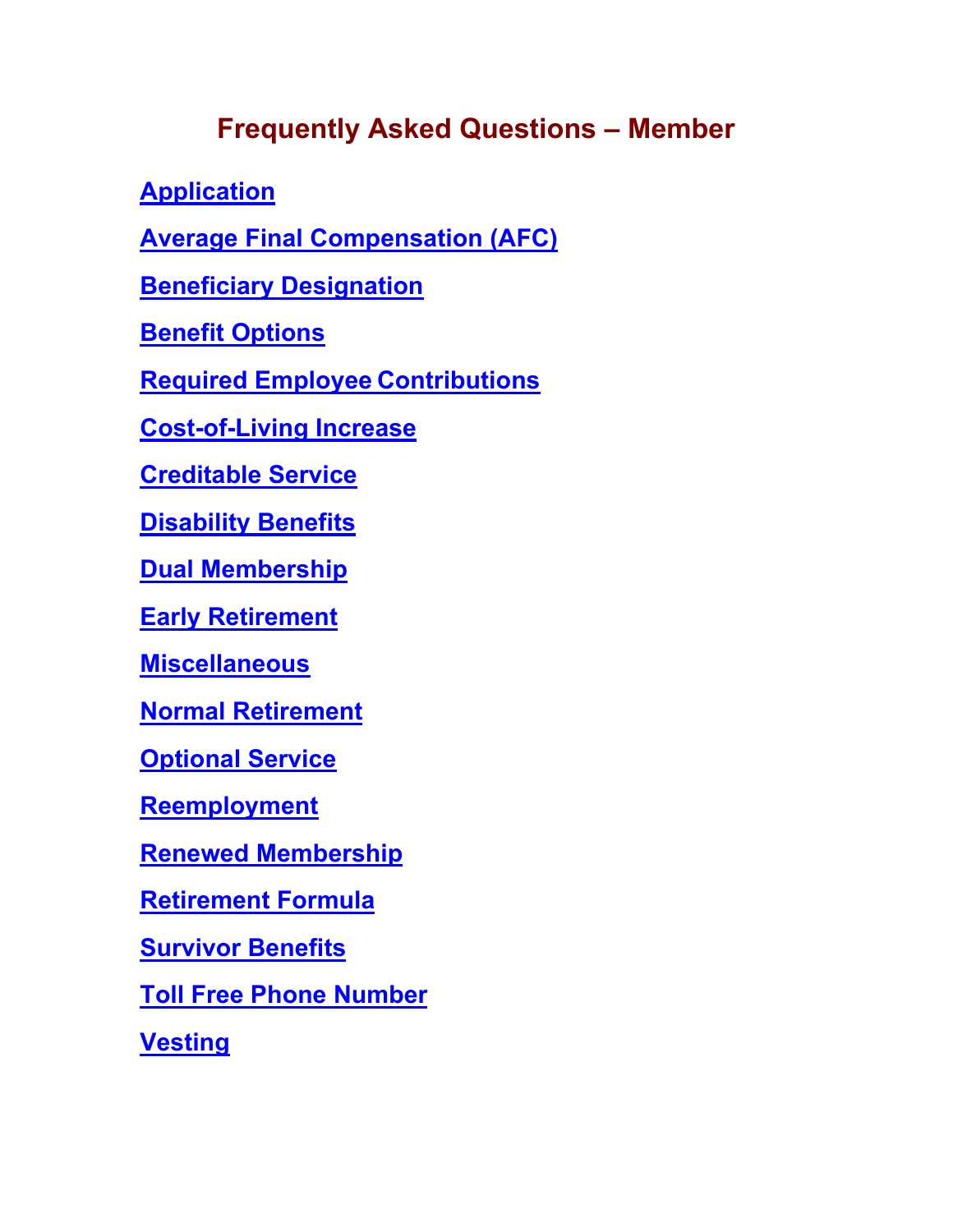# <span id="page-1-0"></span>**Application**

## **I plan on retiring in June. What do I have to do and when?**

You need to go to your human resource office and complete a Form FR-11, Application for Service Retirement, sign the form in front of a notary, and submit your signed form to the division. The form is also available to be downloaded from the [Forms](https://www.dms.myflorida.com/workforce_operations/retirement/forms/active_member_forms) page of the division's website.

We ask that you submit your application three months prior to your termination date to give us time to complete all the necessary calculations and add your name to the retired payroll on time. We do not accept retirement applications more than six months in advance of your effective retirement date.

Note: The day you terminate employment is not your retirement date under the FRS. Retirement is always effective the first of the month and your application must be submitted to establish an effective retirement date.

## **Will I have to provide proof of my birth date when I retire?**

Yes. When you apply for retirement, you must furnish proof of your age. If you choose benefit Option 3 or 4, you must also furnish proof of age for your joint annuitant and a copy of your marriage certificate if naming your spouse as your beneficiary. The division must receive the required proof of age before you can begin receiving benefits. We will accept a readable copy of one of the following documents:

- Birth certificate
- Delayed birth certificate
- Census report more than 30 years old
- Life insurance policy more than 30 years old
- Certificate of naturalization
- Valid, unexpired U.S. passport
- State driver's license issued after Jan. 1, 2010, that indicates compliance with the federal REAL ID Act

If you cannot furnish any one of the documents listed above, a readable copy of a document from two of the following categories will be required:

- Birth certificate of your child, giving your (or your joint annuitant's) age
- Baptismal certificate more than 30 years old
- Hospital record of birth
- School record at time you (or your joint annuitant) entered grammar school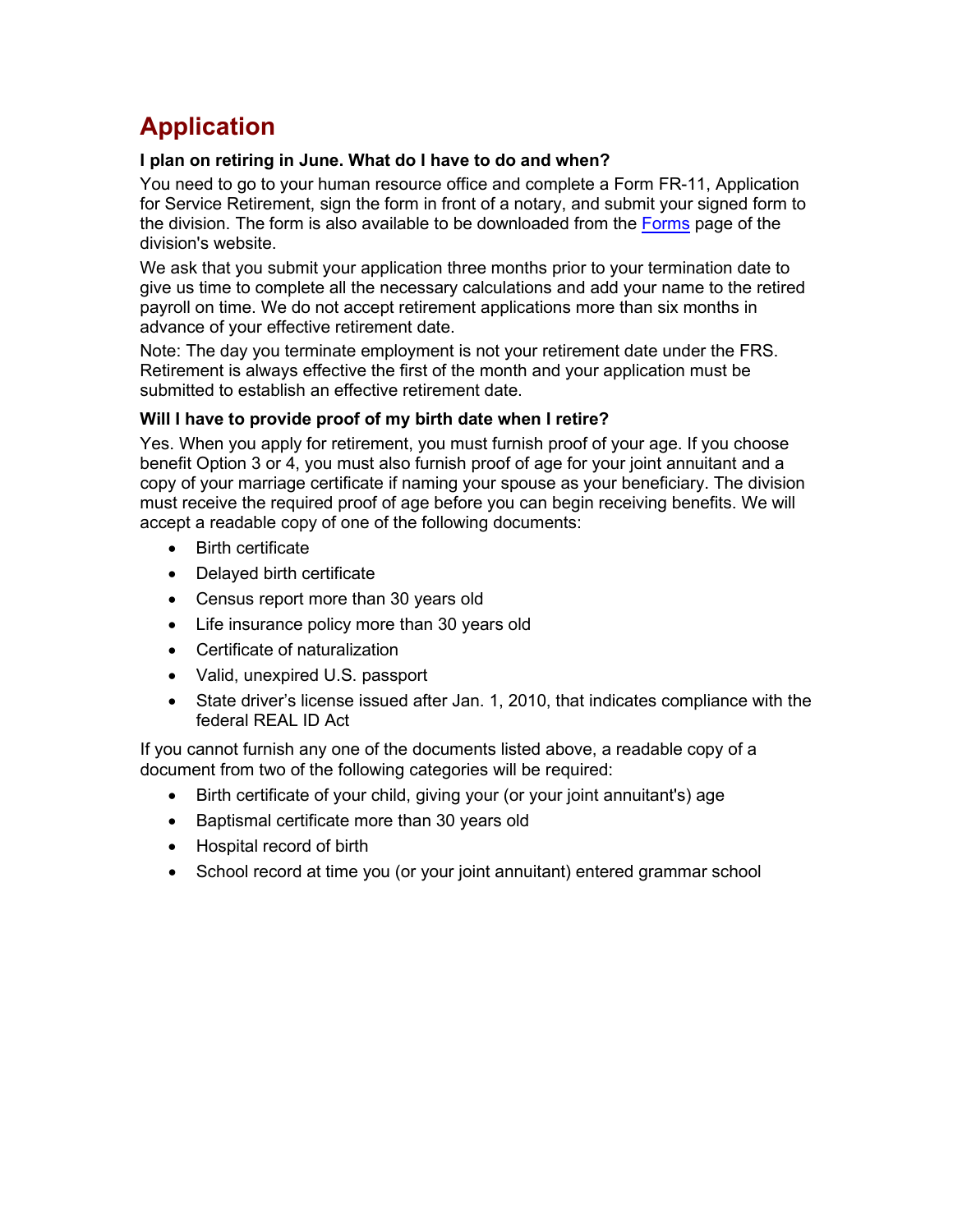# <span id="page-2-0"></span>**Average Final Compensation (AFC)**

## **How is my average final compensation figured?**

For members initially enrolled in the FRS before July 1, 2011, average final compensation (AFC) is the average of the five highest fiscal years of salary earned during covered employment. For members initially enrolled in the FRS on or after July 1, 2011, AFC is the average of the eight highest fiscal years of salary earned during covered employment. Salary records are kept for retirement purposes by fiscal year (July 1 – June 30). Certain kinds of payments, such as lump-sum sick leave payments, retirement incentive bonuses, and lump-sum annual leave payments in excess of 500 hours, cannot be included in the AFC.

## <span id="page-2-1"></span>**Beneficiary Designation**

## **I am a new employee. Do I need to designate a beneficiary?**

Yes. It is important to designate a beneficiary so that you can direct payment of any benefits that may be due at your death.

## **How do I designate my beneficiary?**

You may designate a beneficiary online by logging in to your FRS Online account. A form to file your beneficiary designation, Form BEN-001, is available from the [Forms](https://www.dms.myflorida.com/workforce_operations/retirement/forms/active_member_forms) page of the division's website; mail or fax the completed form to our office.

## **I am not retiring for a few years, but wish to change or update my beneficiary. How do I do this?**

Please refer to the above answer.

## **When I apply for retirement will I need to re-designate my beneficiary?**

Yes. On your application for retirement, you will be asked to name your beneficiary and choose a benefit payment option; the beneficiary designation filed previously is no longer in effect:

- If you choose Option 1 or 2, you may name as beneficiary any person, organization, trust, or your estate. You may name one or more beneficiaries to receive benefits jointly or sequentially.
- <span id="page-2-2"></span>• If you choose either Option 3 or 4, your beneficiary must also qualify as your joint annuitant. If you choose Option 3, you may name more than one joint annuitant, and specify the proportion of the benefit to be paid to each. A joint annuitant is defined as:
	- o The member's spouse; or
	- $\circ$  The member's natural or legally adopted child who is either under age 25 or who is physically or mentally disabled and incapable of self-support (regardless of age); or
	- $\circ$  The member's parent or grandparent who was dependent upon the member for at least half of the financial support at the time of death; or
	- $\circ$  A person for whom the member is the legal guardian, and who was dependent upon the member for at least half of the financial support at the time of death.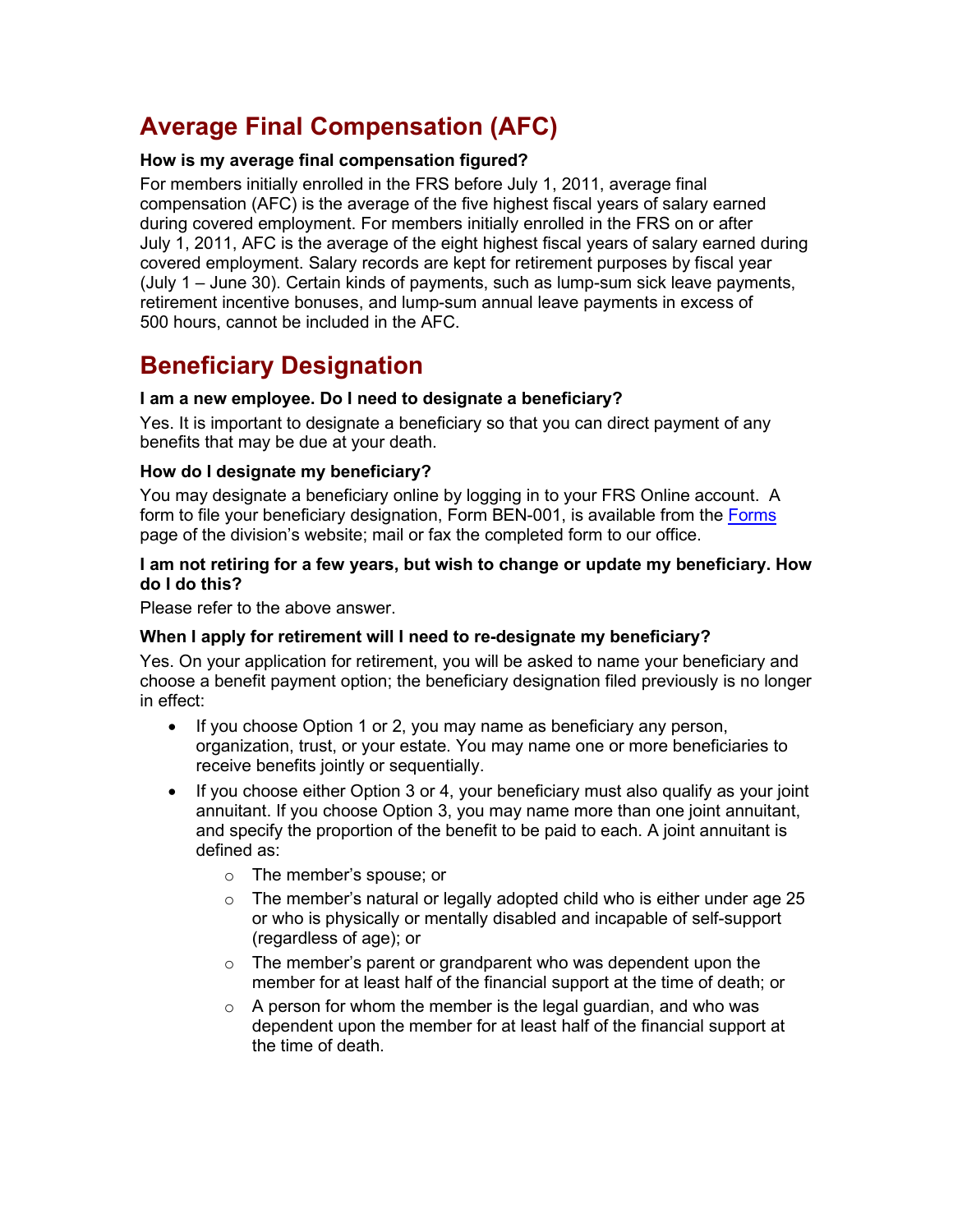# **Benefit Options**

## **Can I choose from different methods of payment when I retire?**

Yes. When you retire, you must choose one of the four benefit options, or methods of payment. While all benefit options are paid to you, the retiree, for the remainder of your lifetime, only Options 2, 3, and 4 allow you to provide a continuing monthly benefit to your beneficiary or joint annuitant in the event of your death. Amounts payable under Options 2, 3 and 4 are actuarially adjusted based on the Option 1 benefit. This means that, while the monthly benefit is usually lower, the total benefits expected to be paid to you and your beneficiary under Option 2, 3 or 4 are equal to the total lifetime benefits expected to be paid to you alone under Option 1.

## **What are the four benefit options?**

Benefit payment options under the FRS are:

- Option  $1 A$  monthly benefit payment to you for your lifetime. Upon your death, the monthly benefit will stop and your beneficiary will receive only a refund of any contributions you paid which are in excess of the amount you received in benefits. This option does not provide a continuing benefit to a beneficiary.
- Option 2 A reduced monthly benefit payment to you for your lifetime. If you die within 120 months of your retirement date, your beneficiary will receive a monthly benefit payment in the same amount as you were receiving for the balance of the 120-month period. No further benefits are then payable.
- Option 3 A reduced monthly benefit payment to you for your lifetime. Upon your death, your surviving joint annuitant will receive a continuing monthly benefit for the joint annuitant's lifetime. No further benefits are payable after both you and your joint annuitant are deceased.
- Option 4 An adjusted monthly benefit payment to you while both you and your joint annuitant are living. Upon the death of either you or your joint annuitant, the survivor will receive a continuing monthly benefit that is reduced by one third for the survivor's lifetime. No further benefits are payable after both you and your joint annuitant are deceased.

## **How are continuing benefits paid under Options 3 and 4?**

Under Option 3, a reduced monthly benefit is payable to you for your lifetime. Upon your death:

- Your joint annuitant who is your spouse or financially dependent parent or grandparent (or other financially dependent person age 25 or older for whom you are the legal guardian) will receive a lifetime monthly benefit in the same amount as you were receiving.
- Your joint annuitant who is under age 25 and is your child (or other person under age 25 who is financially dependent on you and for whom you are the legal guardian), will receive a benefit equal to the Option 1 amount until reaching age 25, when the benefit ceases.
- If totally and permanently disabled, your child or other dependent would continue to receive the Option 1 amount after age 25 for as long as your child remains disabled.
- No further benefits are payable after both you and your joint annuitant are deceased.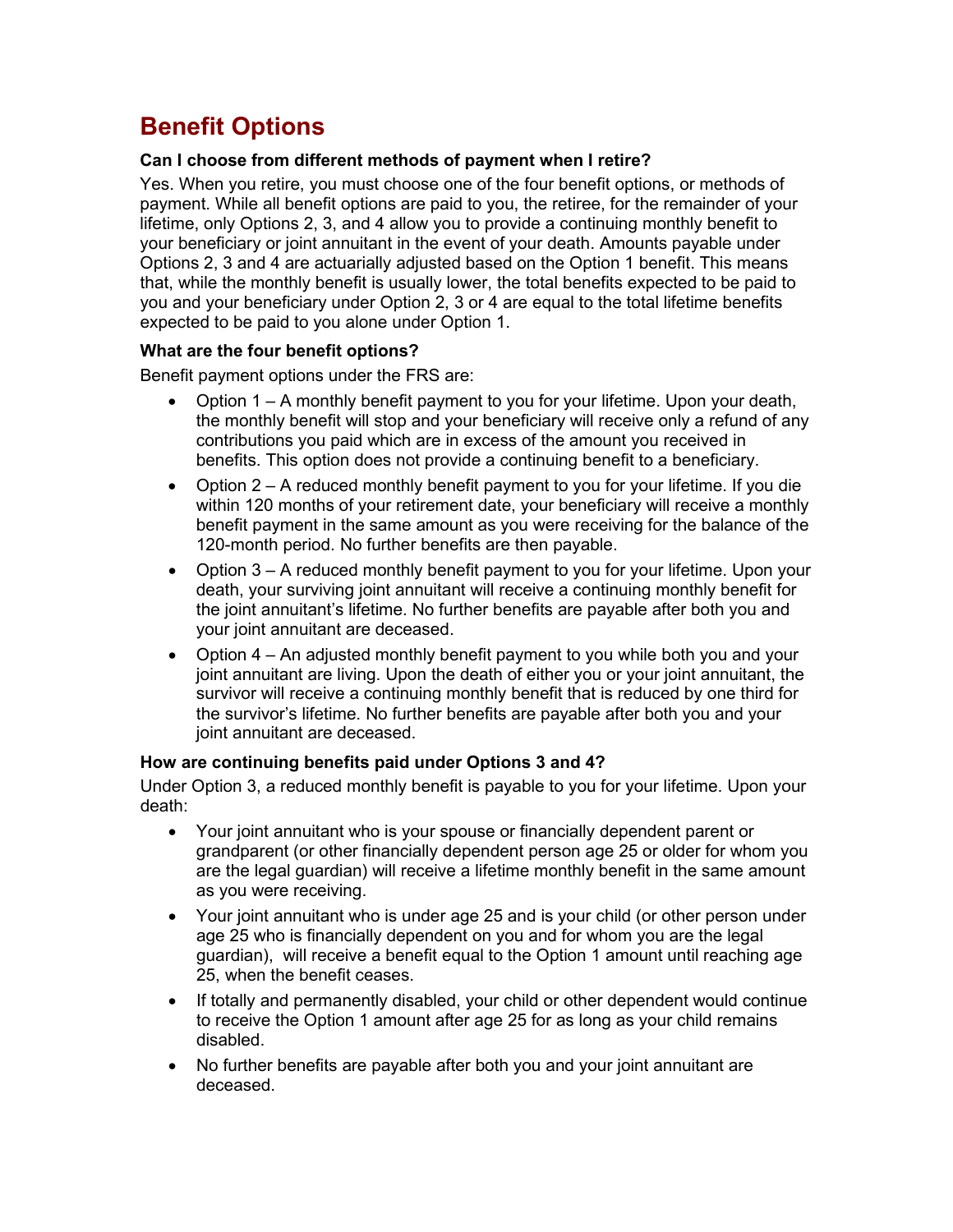Under Option 4, an adjusted monthly benefit is payable to you while both you and your joint annuitant are living. Upon the death of either you or your joint annuitant, a reduced benefit is payable to the survivor.

- If your joint annuitant is your spouse or a financially dependent parent or grandparent (or other person age 25 or older who is financially dependent upon you and for whom you are the legal guardian), upon the death of either you or your joint annuitant, the monthly benefit payable to the survivor is reduced to two-thirds of the monthly benefit you were receiving when both were living.
- If your joint annuitant is under age 25 and is your child (or other person financially dependent on you and for whom you are the legal guardian), upon the death of the child or other dependent, the benefit payable to you will be reduced to two-thirds of the monthly benefit you were receiving when you were both living.
- If your joint annuitant is under age 25 and is your child (or other person financially dependent on you and for whom you are the legal guardian), upon your death the child or other dependent will receive a benefit equal to the Option 1 amount until reaching age 25, when the benefit ceases.
- If totally and permanently disabled, your child or other dependent would continue to receive the Option 1 amount after age 25 for as long as your child remains disabled.
- <span id="page-4-0"></span>• No further benefits are payable after both you and your joint annuitant are deceased.

## **Required Employee Contributions**

## **If I do not want to pay the 3 percent employee contributions required as of July 1, 2011, can I opt-out or withdraw from the FRS?**

No. If you are employed in a regularly established position (one covered for retirement) on or after July 1, 2011, you must pay the 3 percent employee contribution unless you are participating in DROP or you are a reemployed retiree who is not eligible for renewed membership.

## **I have made contributions to my retirement account since July 2011. What is the status of those contributions?**

The employee contributions are part of the funding required for you to receive retirement credit for those years of service, which are used in the calculation of your retirement benefit and invested along with employer contributions to fund your future retirement benefit.

## **Can I receive a refund of the contributions I made?**

You may request a refund of your personal contributions if you terminate employment. However, by receiving such a refund you will lose the retirement credit for those years of service on which contributions were made. You must be terminated from all employment with FRS employers for three calendar months to be eligible to receive a refund of your personal contributions.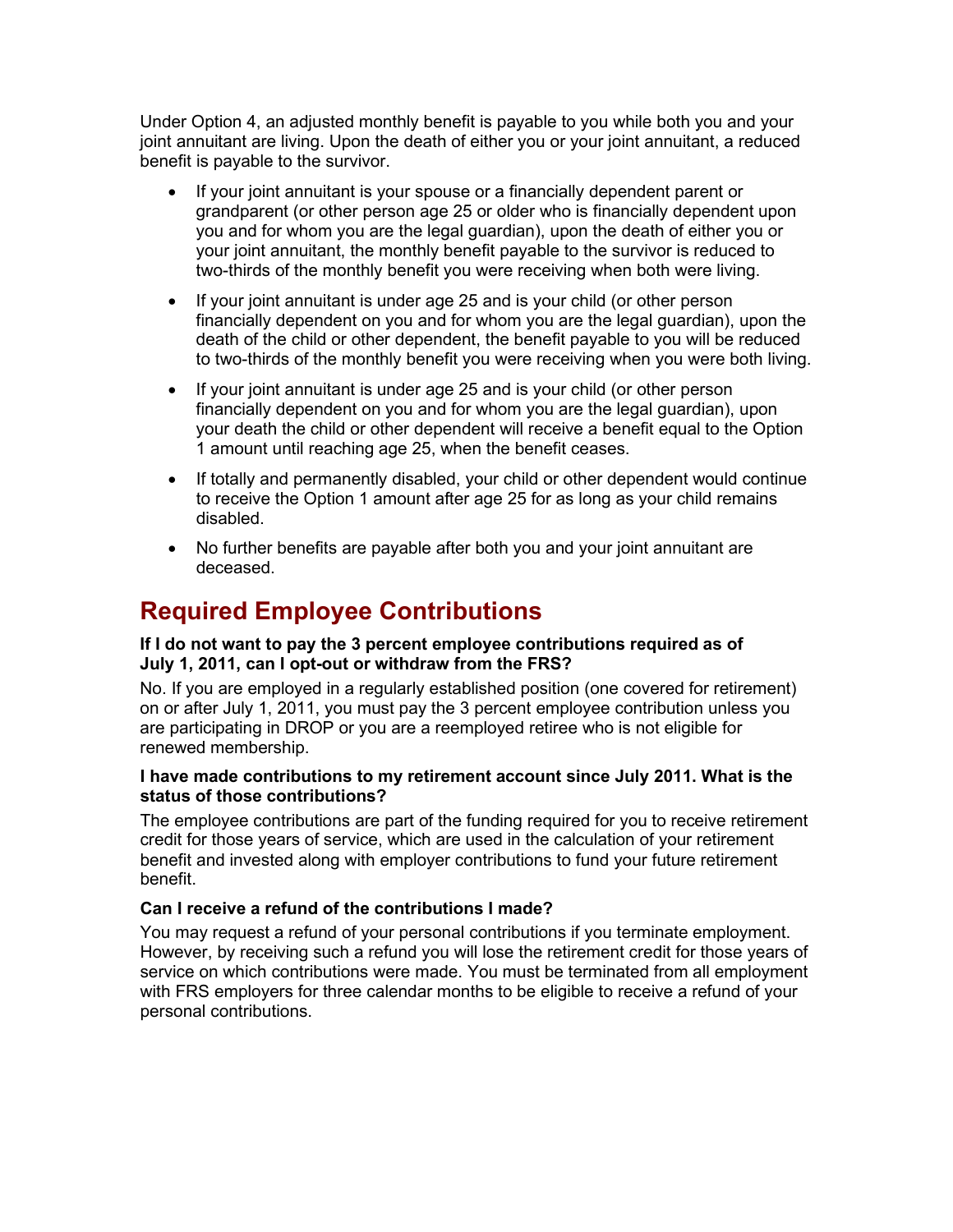# <span id="page-5-0"></span>**Cost-of-Living Increase**

## **Once I retire will I receive a cost-of-living increase?**

After you retire, you may receive an annual cost-of-living increase beginning in your July benefit payment each year after the year your name is added to the retired payroll (the first cost-of-living increase is proportionally reduced if you have not been retired for 12 calendar months on that date). The July benefit is payable on the last working day of July.

- The cost-of-living increase is 3 percent for FRS Pension Plan retirements effective prior to Aug. 1, 2011.
- The cost-of-living increase for FRS Pension Plan retirements effective on or after Aug. 1, 2011, will be the sum of their pre-July 2011 service credit divided by the total service credit at retirement multiplied by 3 percent.
- FRS Pension Plan members initially enrolled on or after July 1, 2011, will not have a COLA after retirement.

## <span id="page-5-1"></span>**Creditable Service**

## **How do I count my years of creditable service?**

Work performed in a full-time or part-time regularly established position with a participating employer when you are enrolled in the FRS is creditable toward retirement. Service in a temporary position or as an independent contractor is not creditable toward retirement. You earn a full month of retirement service credit for each month in which a salary payment is reported for work performed in a retirement covered position.

Service that occurred between July 1, 1974, and July 1, 1985, required a minimum monthly salary for full credit. If you earned less than the minimum monthly salary during this period, your service credit is reduced proportionately for that month.

All retirement records are kept by fiscal years (July 1 through June 30). Credit is measured in terms of fiscal years and fractions of fiscal years. A work year of service credit is 12 months of a fiscal year, unless your work year is specified to be less than 12 months. Shorter work years have been approved for some employees of school boards, community colleges, and state universities. The work year of most schoolteachers, for instance, is 10 months. The shortest approved work year is nine months.

When you work the required number of months in your work year, you will receive a full year of service credit. You cannot earn more than one year of credit in a fiscal year. If you work less than the required work year, you receive a part of a year of credit. That part, or fraction, is determined by dividing the number of months worked by the number of months required to be worked in the work year. For example, a deputy sheriff with a 12-month work year who works nine months of that year will receive service credit for 75 percent of the work year (9/12 = 0.75). A teacher who works six months of a 10-month work year will receive service credit for 60 percent of that year (6/10 = 0.60).

## **What makes up the years of creditable service?**

Years of creditable service means the total of all years and parts of years you worked in a retirement-covered position with an FRS employer for which salary and contributions were reported to the division. It also includes any additional service credit that you purchase before you retire or enter the Deferred Retirement Option Program (DROP).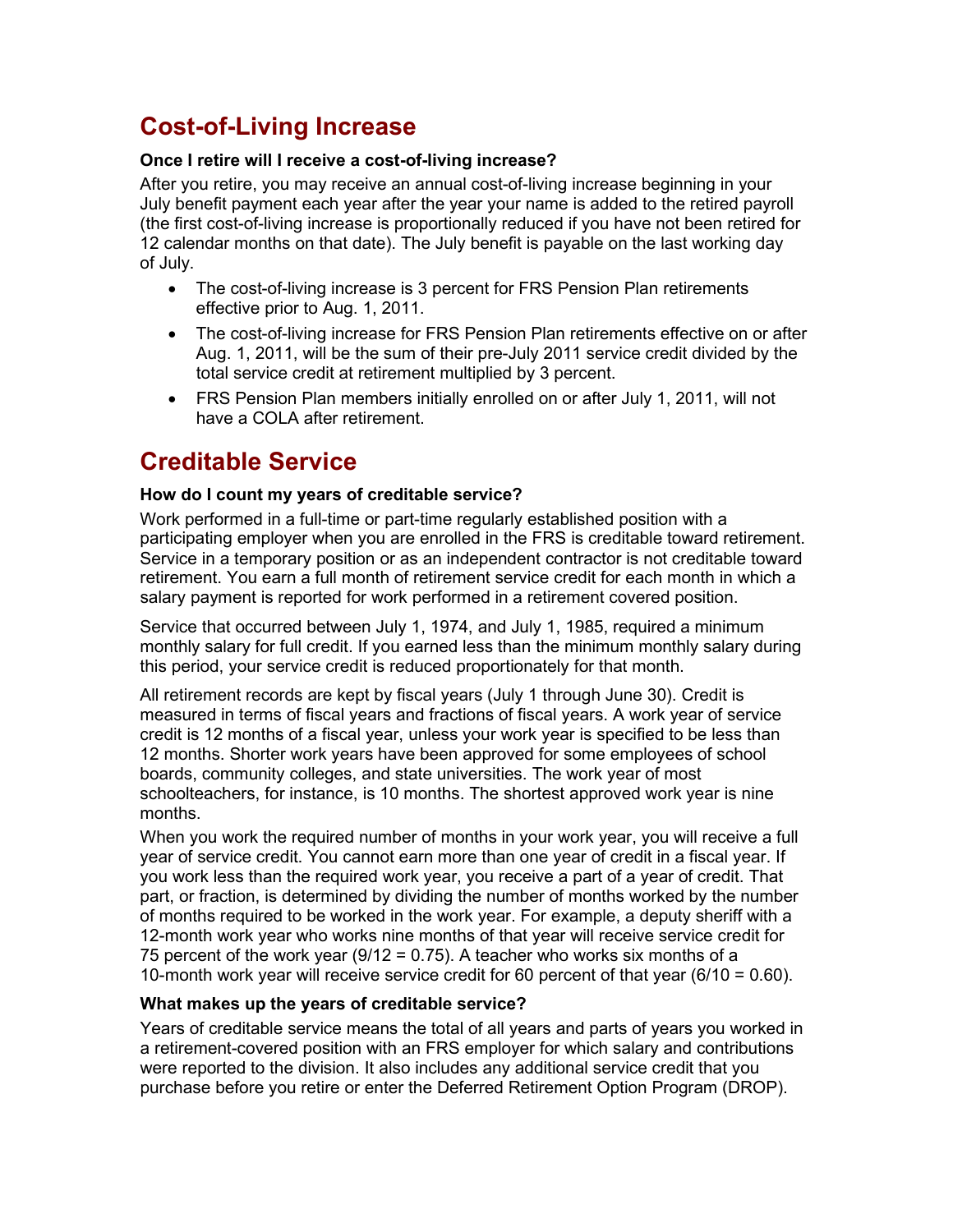#### **I am a teacher in the public schools and I would like to know how a full year of service credit is calculated. Does summer school count?**

Your years of creditable service are calculated by fiscal year (July 1 - June 30) and the number of months you work relative to your approved work year. If you are a teacher and are on a ten-month contract, to receive credit for a full year, you must earn salary in ten months of the fiscal year.

You may not earn more than a year of service credit in any fiscal year. If you work your complete contract, and work summer school, you will receive a full year of service credit. The summer school salary is added to your salary for the rest of the year so you get full credit for all salary earned.

## **Are there other types of creditable service?**

In addition to your actual work service, other types of service may be used in the calculation of your retirement benefit. Contact the Division of Retirement, if you would like more information about your eligibility and the cost to claim credit for any of the following types of service:

- Refunded Service (FRS-covered service on which member retirement contributions were refunded).
- Past Service (service earned with an employer before the employer joined the FRS).
- Wartime Military Service or Military Leaves-of-Absence.
- Leaves-of-Absence without Pay.
- Out-of-State Service with a public employer in another state, or with the federal government.
- In-State Service with a non-FRS public employer or an accredited nonpublic school or college in Florida.
- Periods of Suspension or Dismissal after Reinstatement.
- Periods of Disability Retirement after recovery from disability.

A more complete explanation of all the types of additional service for which you may purchase credit under the FRS is printed in the FRS Member Handbook. This guide is available from your human resource office, from the division, or from the **Publications** page of the division's website.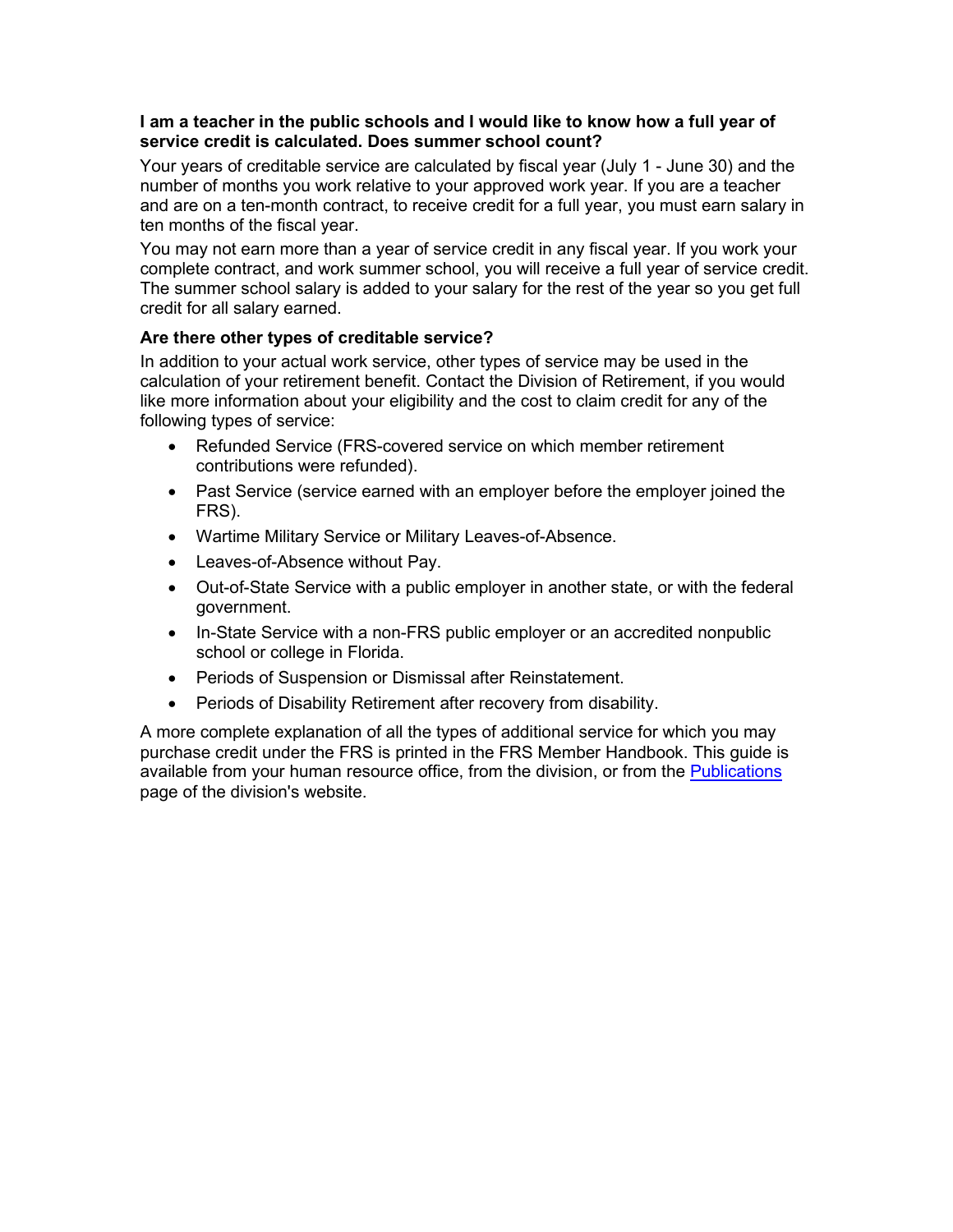# <span id="page-7-0"></span>**Disability Benefits**

## **How do I qualify for regular disability retirement?**

To qualify for regular disability retirement, you must have eight years of creditable service and be totally and permanently disabled from any type of employment (in both the public and private sectors). You must be totally and permanently disabled at the time you terminate FRS employment and for the duration of your disability retirement. For more information please see the Disability guide on the [Publications](https://www.dms.myflorida.com/workforce_operations/retirement/publications) page of the Division of Retirement's website or contact the division by telephone toll free at 844-377-1888 or 850-907-6500 in the Tallahassee local calling area, or by email at [retirement@dms.fl.gov.](mailto:retirement@dms.fl.gov)

## **How do I qualify for in-line-of-duty disability retirement?**

To qualify for in-line-of-duty disability retirement, you must be totally and permanently disabled due to an on the job illness or injury that occurred out of and during the actual performance of your duties as required by your employer. You must be totally and permanently disabled from any type of employment at the time you terminate FRS employment and for the duration of your disability retirement. You are covered for in-lineof-duty disability from your first day of employment. For more information please see the Disability guide on the [Publications](https://www.dms.myflorida.com/workforce_operations/retirement/publications) page of the Division of Retirement's website or contact the division by telephone toll free at 844-377-1888 or 850-907-6500 in the Tallahassee local calling area, or by email at [retirement@dms.fl.gov.](mailto:retirement@dms.fl.gov)

## **What might delay the processing of my disability application?**

The most common causes of delays are:

- Insufficient medical information from a physician.
- An incomplete application submitted by the member. This includes failure to provide proof of age, option selection form, the spousal acknowledgement form, a copy of marriage certificate if naming your spouse as a beneficiary, or only having medical certification of total and permanent disability from one physician instead of two physicians.
- In the case of an in-line-of-duty disability application, failure to provide a Notice of Injury or other proof that the disability occurred in the line of duty.

## **What happens if my application for disability is denied?**

You will be notified by certified mail that the division has denied your application, with a copy to your employer. The final denial letter will explain the division's final decision and will advise you regarding your appeal rights. You will then have 21 days from the date you receive this letter to file a petition for a hearing before the State Retirement Commission.

#### **If I terminated my FRS employment some time ago, can I still apply for disability benefits?**

Yes, under certain circumstances. If you can provide medical documentation, including certification by two different licensed physicians, that shows you were totally and permanently disabled at the time of your termination and continue to be totally and permanently disabled, you are eligible to apply for disability benefits.

## **Will I have to pay income tax on my disability benefits?**

We recommend that you contact your local Internal Revenue Service office or call the toll free number 800-829-1040 for tax information on disability income.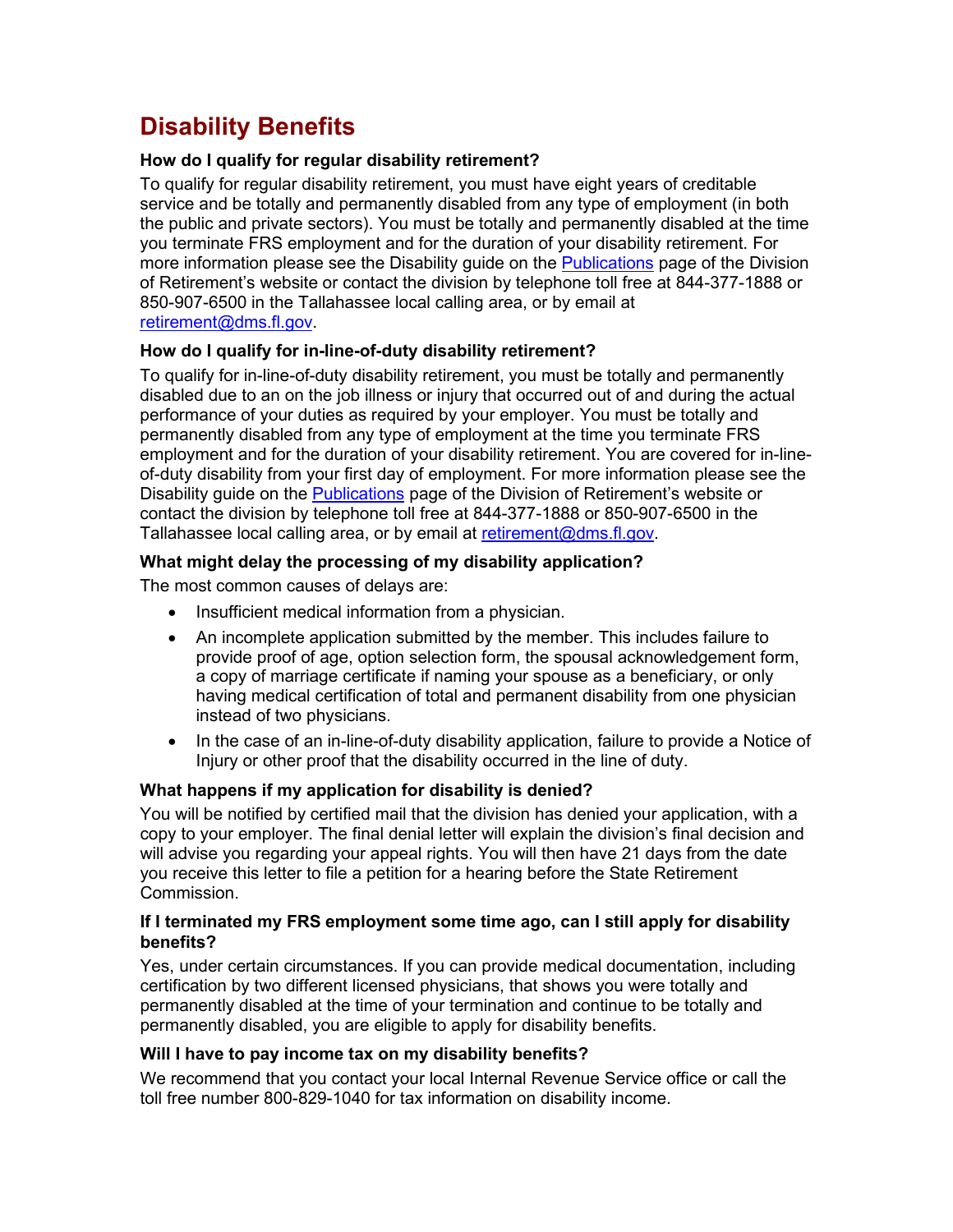## **After I take disability retirement, if I feel better, may I work on a part-time or temporary basis, or under contract, for a public or private-sector employer and still receive my disability benefits?**

No. Under Florida law, to be entitled to receive FRS disability benefits, your total and permanent disability must prevent you from rendering useful and efficient service as an officer or employee. Consequently, you may not receive disability benefits while you are gainfully employed in any capacity by any employer - public or private.

# <span id="page-8-0"></span>**Dual Membership**

## **What if I have credit in both the Special Risk Class and another class of membership?**

If you have earned retirement credit in the Special Risk Class and another FRS class, you may have two different normal retirement dates. If this is true for you, it is necessary to calculate the two portions of your benefit separately and add them together to determine your total benefit. If you retire before reaching your normal retirement date for a membership class, early retirement factors will apply in that case. When you reach your normal retirement date for both types of service (special risk and non-special risk), your entire benefit will not be reduced for early retirement.

# <span id="page-8-1"></span>**Early Retirement**

## **What is early retirement?**

If you are vested, but are not yet eligible to retire with full, unreduced benefits based on your age and/or length of service, you may be able to elect to retire early and receive a reduced lifetime benefit. The amount of benefit reduction would depend on your age at retirement; (see next question).

## **How does early retirement affect my benefit?**

Once you are vested, you can elect to retire with a reduced benefit even though you have not yet qualified for normal retirement based on your age or length of service. Your benefit would be reduced by 5 percent for each year (or 5/12 percent for each month) remaining before you would reach your normal retirement age.

## <span id="page-8-2"></span>**Miscellaneous**

## **When is my retirement final?**

Your retirement is final once a benefit payment is cashed or deposited. Once retirement is final you cannot add service, change options or change your type of retirement, elect the Investment Plan or cancel your retirement. If you enter the Deferred Retirement Option Program (DROP), your retirement is final on the last day of the effective month of DROP participation, when the first payment is credited to DROP.

## **If my effective retirement date is August 1, will I get a check on that day?**

No. Retirement benefits are payable on the last working day of each month. This means you will receive a payment at the end of August if all of the required documentation is received in time for your application to be approved and processed for the August payroll. If not, you will receive a benefit payment as soon as possible after the paperwork is processed.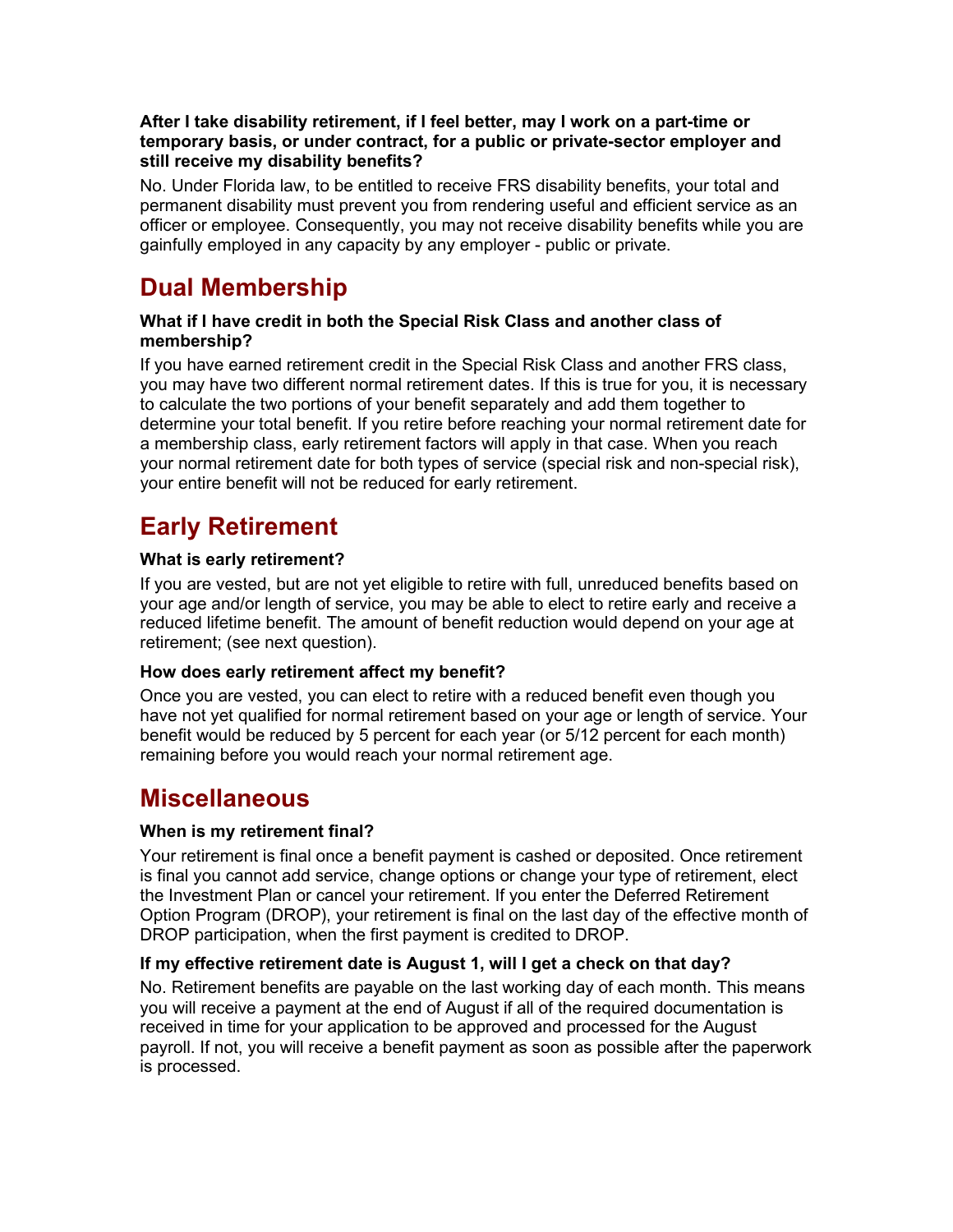# <span id="page-9-0"></span>**Normal Retirement**

## **What is normal retirement?**

Normal retirement occurs when you retire with full (unreduced) benefits based on your age and/or length of service.

If you are initially enrolled in the FRS before July 1, 2011, to qualify for normal retirement:

- Members of the Regular Class, Elected Officers' Class and Senior Management Service Class must either be vested and be 62 years of age or have credit for 30 years of service (which may include any optional service credit you purchase, such as military service), regardless of age.
- Members of the Special Risk Class must be vested and be age 55, or have 25 years of special risk service (which may include military service) and be age 52, or have 25 years of special risk service, regardless of age, or have 30 years of any creditable service, regardless of age.
- For members of the Special Risk Administrative Support Class who do not have six years of special risk service, all service in the Special Risk Administrative Support Class will count the same as Regular Class service and your normal retirement date will be the same as for Regular Class members. If you have six or more years of special risk service, all service in the Special Risk Administrative Support Class will still have the same percentage value as Regular Class service, but your normal retirement date will be the Special Risk Class normal retirement date.

If you are initially enrolled in the FRS on or after July 1, 2011, to qualify for normal retirement:

- Members of the Regular Class, Elected Officers' Class and Senior Management Service Class must either be vested and be 65 years of age or have credit for 33 years of service (which may include any optional service credit you purchase, such as military service), regardless of age.
- Members of the Special Risk Class must be vested and be age 60, or have 30 years of special risk service, regardless of age, or have 33 years of any creditable service, regardless of age.
- For members of the Special Risk Administrative Support Class who do not have eight years of special risk service, all service in the Special Risk Administrative Support Class will count the same as Regular Class service and your normal retirement date will be the same as for Regular Class members. If you have eight or more years of special risk service, all service in the Special Risk Administrative Support Class will still have the same percentage value as Regular Class service, but your normal retirement date will be the Special Risk Class normal retirement date.

## **What if I terminate employment before I reach normal retirement?**

If you terminate employment after you are vested but before you are eligible for normal retirement, you may choose to retire early or to defer receiving your monthly retirement benefit. If you defer retirement, your benefit will be calculated based upon your age at the time you begin receiving benefits, not your age at the time you terminated employment. In that event, you would receive a higher monthly benefit than you would by retiring earlier with a reduced benefit. However, when you retire early with a reduced benefit, you receive the smaller amount for a longer period of time. In either case, after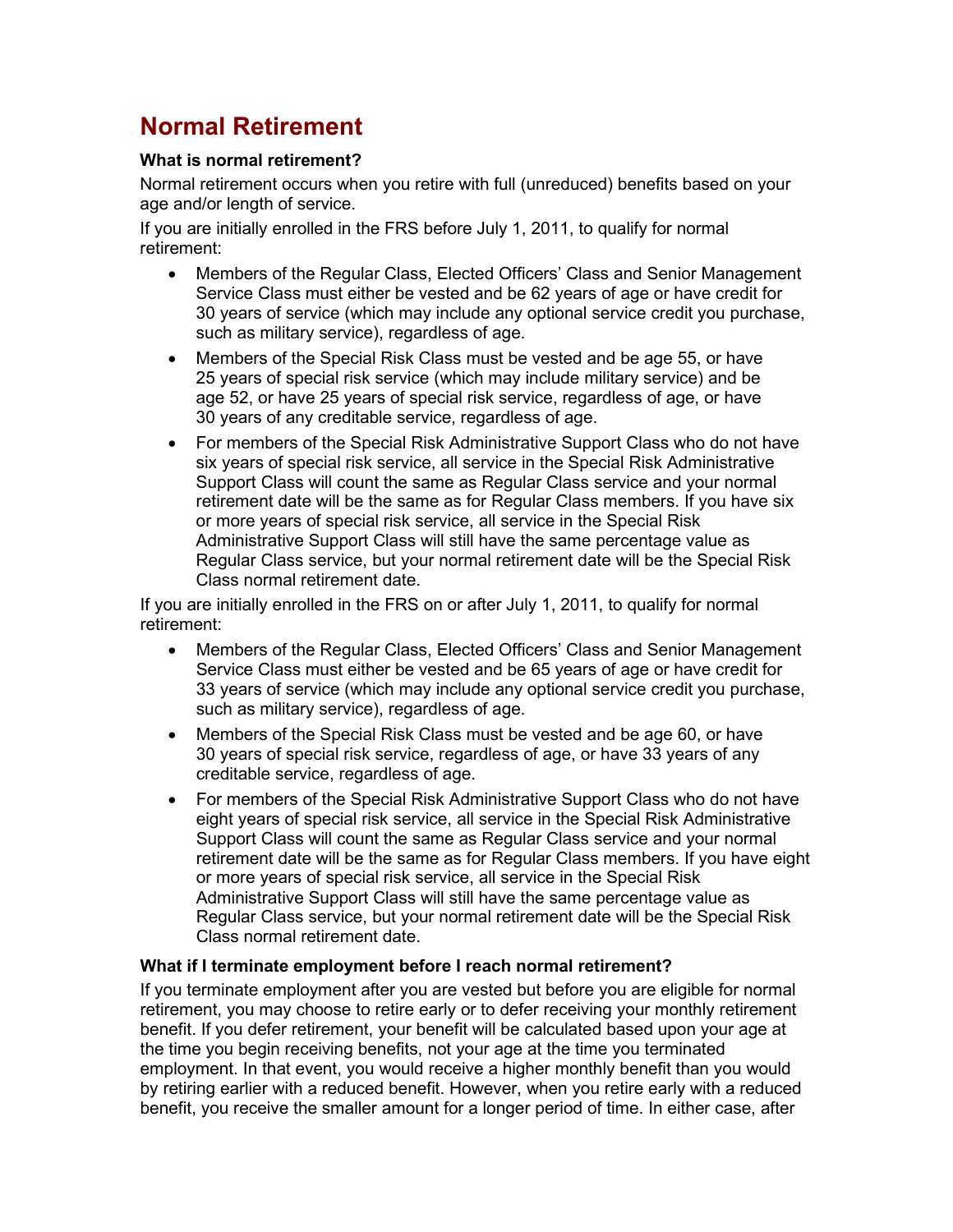you begin receiving retirement benefits, your monthly benefit may also be increased each July 1 by a cost-of-living adjustment (COLA). Your first COLA is proportionally less if you have been retired for less than 12 calendar months on July 1.

# <span id="page-10-0"></span>**Optional Service**

## **I have decided to purchase optional service credit. How do I pay it and where do I send the payment?**

You may pay us by check made out to the Florida Retirement System with your Social Security number on the face of the check to ensure it goes in to the correct account. Send it to the division's address; (see the [Contact Us](http://dms.myflorida.com/human_resource_support/retirement/contact_us) page of the division's website for address). The sooner you pay for the service credit, the less you will pay, since interest is added to the amount due each June 30. You also can pay for this service with a rollover of money you may have saved in a qualified plan (such as a 457 Deferred Compensation Plan or an Individual Retirement Account).

#### **I am eligible to purchase my leaves of absence, but I would like to have an estimate both with and without this additional credit. How can I get such an estimate?**

<span id="page-10-1"></span>You should contact the Division of Retirement with your request.

## **Reemployment**

## **What are the restrictions on my reemployment after I retire or conclude my DROP participation?**

After you retire under the FRS, you may work for any public employer that does not participate in the FRS without affecting your FRS benefits. You may work for a private employer as long as you do not provide any paid or unpaid services to any FRS participating employers through your private employment.

There are, however, certain termination requirements and reemployment limitations that affect your retirement benefit if you are employed with FRS-participating employers during the first 12 calendar months after your effective retirement date without Deferred Retirement Option Program (DROP) participation or after your DROP termination date.

The termination requirements and reemployment limitations with FRS-participating employers are:

The first six calendar months of your retirement require you to be terminated. You must meet the definition of termination by severing all employment relationships with all FRS-participating employers for the first six calendar months of your retirement or the first six calendar months after your DROP termination date. This includes providing any service, whether paid or unpaid, to any FRS-participating employer, even if that service is provided through a third-party company or as an independent contractor.

If you do not meet the definition of termination, you will void your retirement. You and your employing agency are jointly and severally liable for repaying any retirement benefits you receive (including a DROP payout) while working or providing services to an FRS participating employer during this required termination period.

Voiding your retirement applies even if the position you hold is not covered by the FRS but is with an FRS employer. This restriction also applies to employment with the same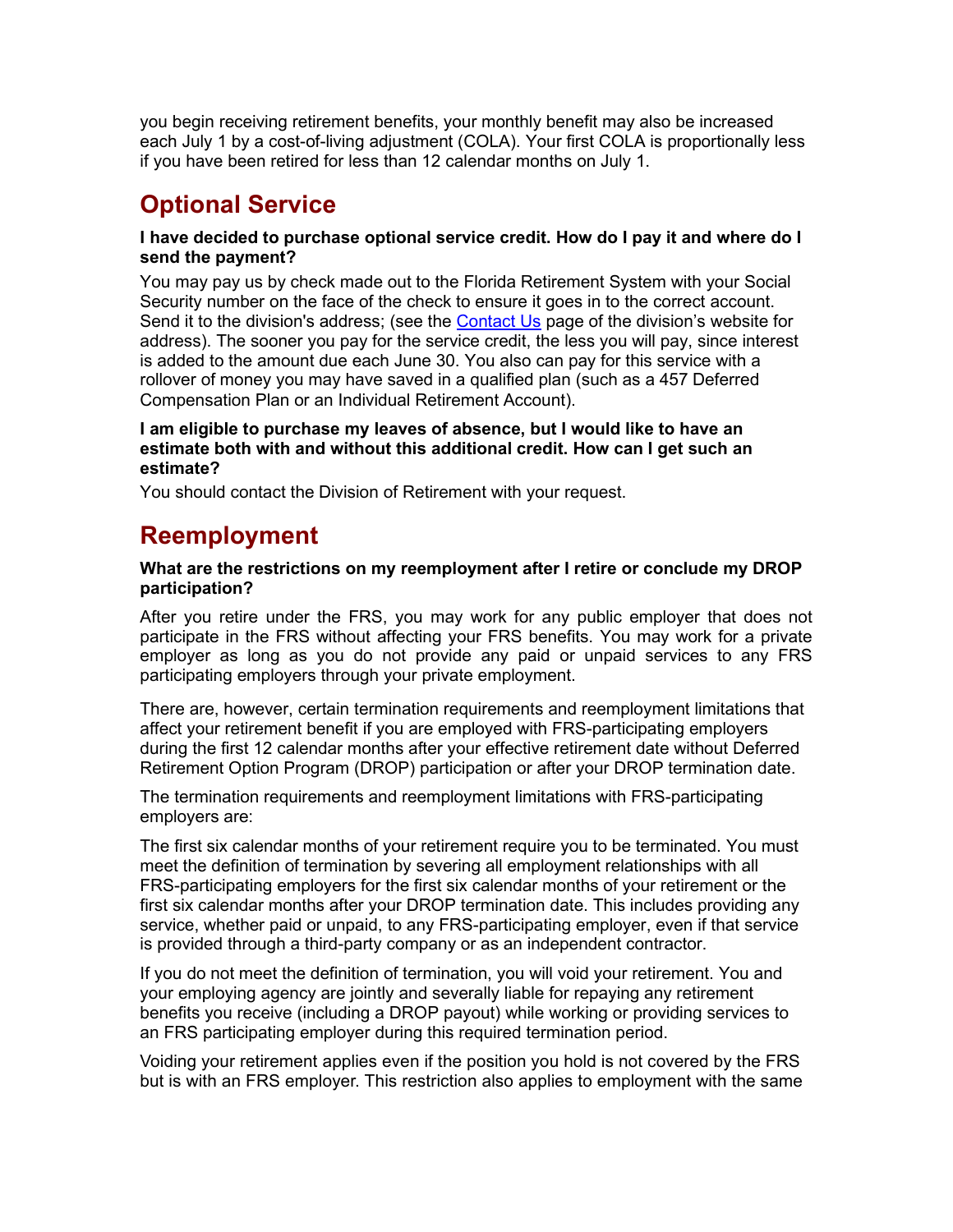employer if your agency withdrew from the FRS effective Jan. 1, 1996, for newly hired employees.

You may not receive both a salary and a retirement benefit in the same month during the seventh through twelfth calendar months of your retirement or after your DROP termination date. This restriction applies even if the particular position you hold is not covered by the FRS but is with an FRS employer. You must inform us if you work for an FRS employer during the reemployment limitation period.

Your retirement benefits are forfeited for the months you are employed by an FRS employer during the reemployment limitation period. You and your employing agency are jointly and severally liable for repaying any retirement benefits you receive while working during this period.

Effective March 9, 2018, there is one exception to the restrictions on reemployment limitations after retirement. If you are a retired law enforcement officer, you may be reemployed as a school resource officer by an employer that participates in the FRS during the seventh through twelfth calendar months after your retirement date or after your DROP termination date and receive both your salary and retirement benefits.

There are no limits on working for an FRS employer after you have been retired for 12 calendar months.

If you are reemployed with a participating employer, you will be required to sign a statement that your reemployment does not violate these provisions.

**Note: Employment with an FRS employer includes any full-time, part-time, temporary, other personal services (OPS), contractual services or noncontractual services with your previous employer or any other FRS employer**.

## <span id="page-11-0"></span>**Renewed Membership**

#### **Am I eligible for renewed membership if I return to work after I retire from the FRS?**

Renewed membership is available at different times for different groups of reemployed retirees.

- 1. Retirees of a state-administered retirement system including the FRS Pension Plan and the FRS Investment Plan who are initially reemployed in covered employment by June 30, 2010, will renew their membership:
	- Service credit will be earned toward a subsequent retirement benefit until retirement. Renewed members may elect to participate in the FRS Pension Plan or Investment Plan; alternatively they may elect to participate in non-integrated defined contribution plans in lieu of the FRS for positions with certain employers.
	- Renewed members who retire again, including former DROP participants, are once more subject to termination requirements and reemployment limitations.
	- Renewed members are not eligible to participate in DROP, are not for Special Risk Class membership, and are not eligible for disability retirement. However, the surviving spouse and dependent children of a renewed member may qualify for survivor benefits.
- 2. Retirees initially reemployed in a regularly established position on or after July 1, 2010, through June 30, 2017, are not eligible for renewed membership and will not earn creditable service toward a subsequent retirement benefit. This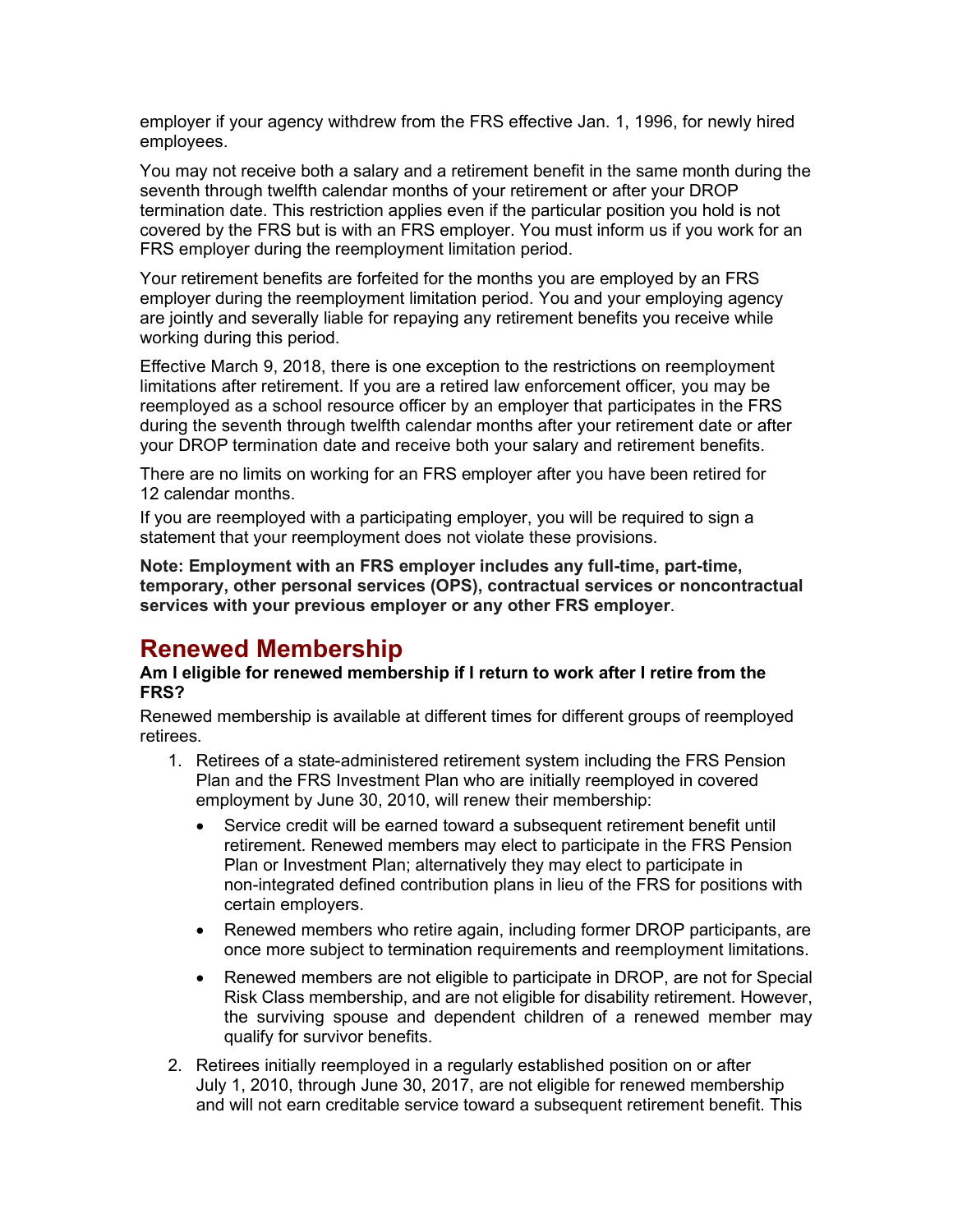restriction from renewed membership includes retirees of the FRS Pension Plan, the FRS Investment Plan, the State University System Optional Retirement Program (SUSORP), the Senior Management Service Optional Annuity Program (SMSOAP), the State Community College System Optional Retirement Program (SCCSORP), and local government senior managers covered by a separate arrangement with their employers.

- 3. Effective July 1, 2017, Pension Plan retirees and local government senior managers covered by a separate arrangement with their employers continue to be ineligible for renewed membership in the FRS or other state-administered retirement system.
- 4. Effective July 1, 2017, retirees of the SUSORP, the SMSOAP, the SCCSORP, and the FRS Investment Plan initially reemployed on or after July 1, 2010, and initially enrolled for work performed in regularly established positions effective July 1, 2017 or later will become renewed members of the FRS Investment Plan, the SUSORP or the SCCSORP depending upon the plan covering the position held.
	- The reemployed retiree will be enrolled in the FRS Investment Plan unless the position is covered by the SUSORP or the SCCSORP.
	- Reemployed retirees initially enrolled in the SUSORP or the SCCSORP can move back and forth between these programs if the new position with the college or university is covered by one of these programs.
	- Once enrolled in the FRS Investment Plan, reemployed retirees cannot participate in the SCCSORP or the SUSORP unless employed in a mandatory SUSORP position and then only for the duration of the employment in the mandatory SUSORP position.

## <span id="page-12-0"></span>**Retirement Formula**

#### **What is the retirement formula used to determine the amount of an FRS Pension Plan monthly retirement benefit?**

Every year and partial year of creditable service that you earn is worth a percentage of your Average Final Compensation (AFC) based upon your membership class and serves to increase your retirement benefit. The following formula is used to determine the amount of your normal retirement monthly benefit if you choose an Option 1 benefit payout (where monthly benefits are paid to the retiring member for the member's lifetime only).

Retirement Formula: Years of Creditable Service x Percentage Value x AFC = Yearly Option 1 Benefit at Normal Retirement Date.

Yearly benefit divided by 12 equals Monthly Benefit.

## **What are percentage values?**

The percentage value is the value you receive for each year of your creditable service. For the various values for service credit in each membership class, see the FRS Member Handbook. This guide is available from your human resource office, from the division, or from the [Publications](http://dms.myflorida.com/human_resource_support/retirement/publications) page of the division's website.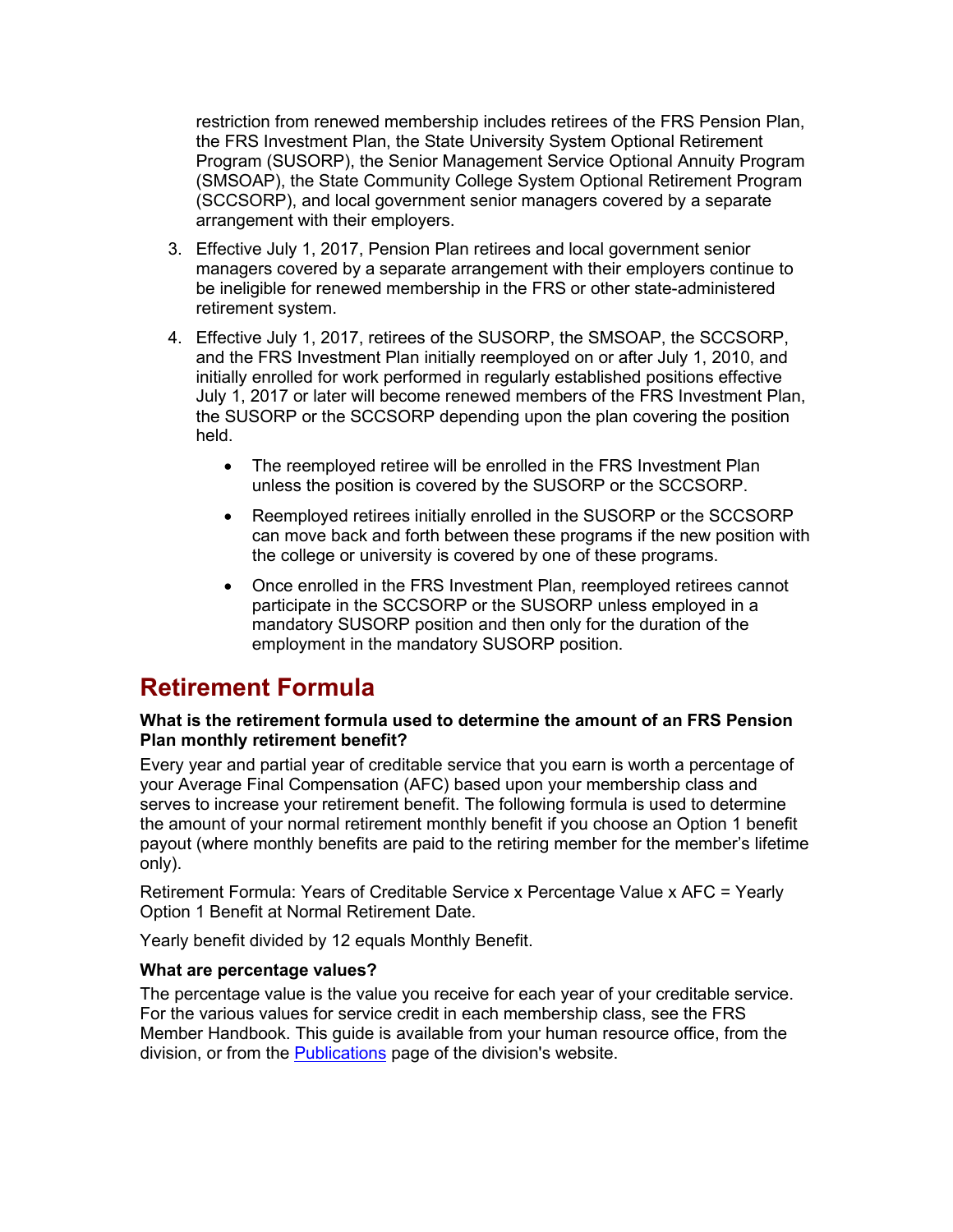#### **How can I calculate an estimate of my retirement benefits?**

You can perform a secure online benefit estimate based on your own retirement record at the [FRS Online](https://frs.fl.gov/login.aspx) page of the division's website. Also, you may request an estimate of your FRS Pension Plan retirement account by contacting the Division of Retirement by telephone toll free at 844-377-1888, locally at 850-907-6500, or by email at [retirement@dms.fl.gov.](mailto:retirement@dms.fl.gov)

## <span id="page-13-0"></span>**Survivor Benefits**

## **What is a joint annuitant?**

A joint annuitant is a type of beneficiary who is eligible to receive certain continuing benefits upon your death. To receive continuing benefits under benefit Option 3 or 4 after you die, your beneficiary must be your joint annuitant. To qualify as a joint annuitant, your beneficiary must be:

- Your spouse;
- Your natural or legally adopted child who is either under age 25 or is physically or mentally disabled and incapable of self-support (regardless of age); or
- A person who is financially dependent upon you for half or more of support, and is your parent, grandparent, or a person for whom you are the legal guardian.

#### **If my beneficiary or joint annuitant dies after I retire, may I change my benefit payment option so I may receive a higher monthly benefit?**

No, you may not change options once you cash or deposit a benefit payment or a payment is credited to DROP.

#### **Who should my beneficiary notify when I die?**

Your beneficiary should notify the Division of Retirement. Your death can be reported from our website or by calling the division toll free at 844-377-1888 or 850-907-6500 in the Tallahassee local calling area. The division may also be reached by mail or email; (see the [Contact Us](http://dms.myflorida.com/human_resource_support/retirement/contact_us) page on the division's website for addresses).

#### **After I die, will my beneficiary or joint annuitant who is receiving continuing benefits from my account be eligible for cost-of-living increases?**

Yes, just like a member who retires and is receiving a cost of living increase, your beneficiary or joint annuitant will continue to receive the same increase in the July retirement benefit each year.

#### **After I die, can my beneficiary or joint annuitant remarry and continue receiving a benefit from my retirement account?**

Yes, remarriage does not affect the benefit payment a beneficiary or joint annuitant is receiving.

#### **If I select an Option 3 or 4 benefit and then divorce my spouse after I retire, may I remove him or her as my joint annuitant?**

Yes, unless you are prevented from doing so by a Qualified Domestic Relations Order. You should contact the Division of Retirement to obtain the required forms. However, after nullification, your benefits will be paid as if the nullified joint annuitant had predeceased you. If you retired under Option 4, your benefit will be reduced to two-thirds of the amount you were receiving, and would cease upon your death.